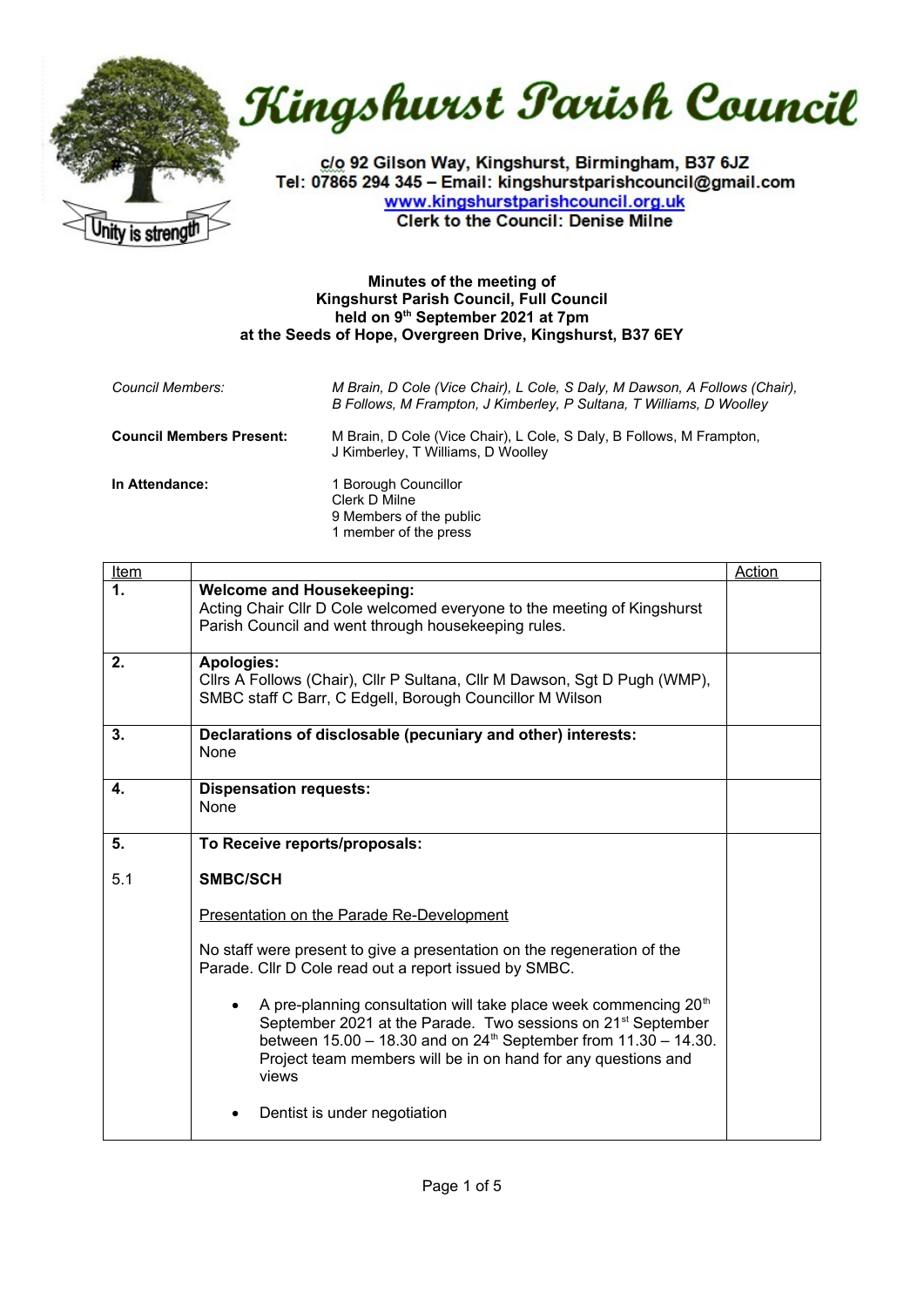|     | Opticians and Pharmacy are scheduled to complete refurbish<br>$\bullet$<br>week commencing 20 <sup>th</sup> September, then owners will make<br>premises ready for occupation<br>New Post Office will operate from within the Pharmacy<br>Work is continuing to identify options for the continuation of the<br>Hairdressers and he Co-op<br>SCH are supporting all residents affected by the development and<br>looking to secure accommodation. |                 |
|-----|---------------------------------------------------------------------------------------------------------------------------------------------------------------------------------------------------------------------------------------------------------------------------------------------------------------------------------------------------------------------------------------------------------------------------------------------------|-----------------|
| 5.2 | <b>Borough Councillors</b>                                                                                                                                                                                                                                                                                                                                                                                                                        |                 |
|     | <b>Park Rangers at Babbs Mill</b>                                                                                                                                                                                                                                                                                                                                                                                                                 |                 |
|     | Chair read out a report from Cllr P Sultana                                                                                                                                                                                                                                                                                                                                                                                                       |                 |
|     | Park Rangers visit Babbs Mill only a few times a month                                                                                                                                                                                                                                                                                                                                                                                            |                 |
|     | Repairs, graffiti, fly-tipping, lake weir blockages, damaged<br>equipment is relied upon the general public/volunteers to report to<br>them                                                                                                                                                                                                                                                                                                       |                 |
|     | KPC to write and lobby SMBC to ensure we receive an<br>RESOLVED:<br>adequate service and regular visits be approved                                                                                                                                                                                                                                                                                                                               | <b>PS/Clerk</b> |
|     | KPC to look at self-funding/fundraising for our own part-<br>RESOLVED:<br>time Park Ranger. Consideration of this matter to be deferred to the next<br>meeting of the Council                                                                                                                                                                                                                                                                     |                 |
|     | <b>Airport Update</b>                                                                                                                                                                                                                                                                                                                                                                                                                             |                 |
|     | Chair provided us with an update on Birmingham airport                                                                                                                                                                                                                                                                                                                                                                                            |                 |
|     | Would like to express thanks to SMBC staff who have been<br>working 24 hours a day to process Afghanistan families coming into<br>the airport, as it takes up to 11 hours to process one family                                                                                                                                                                                                                                                   |                 |
| 5.3 | <b>West Midlands Police</b>                                                                                                                                                                                                                                                                                                                                                                                                                       |                 |
|     | No officers in attendance for meeting, apologies received                                                                                                                                                                                                                                                                                                                                                                                         |                 |
|     | <b>Off-Road Bikers</b>                                                                                                                                                                                                                                                                                                                                                                                                                            |                 |
|     | Chair read out a report from Cllr P Sultana's cross-party security meeting<br>with SMBC/SCH and WMP staff, Councillors and volunteer groups and<br>went through the issues identified.                                                                                                                                                                                                                                                            |                 |
|     | KPC to write to Police and SMBC to thank them and to ask<br>RESOLVED:<br>them to continue with these visits be approved.                                                                                                                                                                                                                                                                                                                          | <b>Clerk</b>    |
|     |                                                                                                                                                                                                                                                                                                                                                                                                                                                   |                 |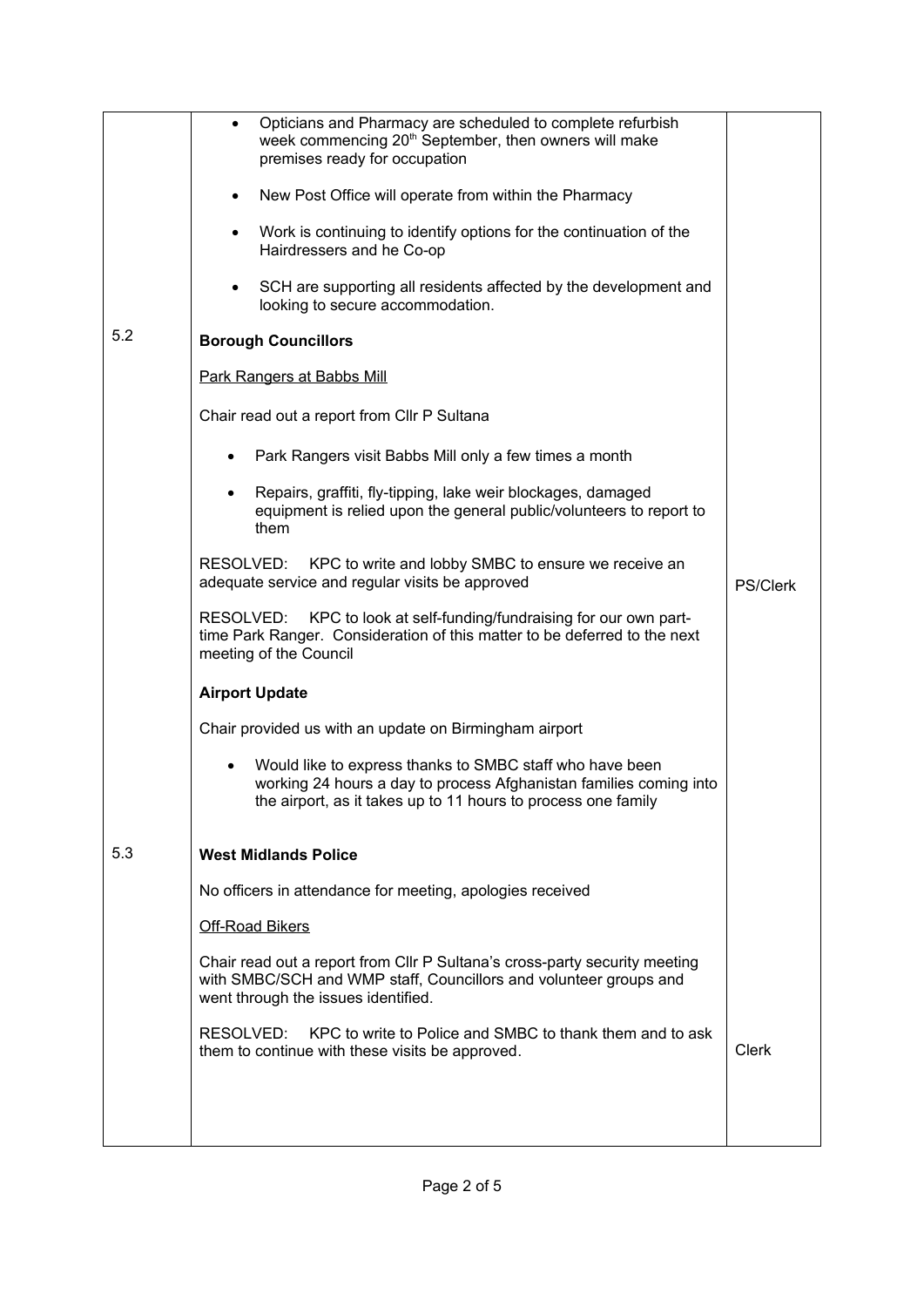| 6.  | <b>Public Participation</b>                                                                                                                                                                                                                                                                                                                                                                                                                                                                |          |
|-----|--------------------------------------------------------------------------------------------------------------------------------------------------------------------------------------------------------------------------------------------------------------------------------------------------------------------------------------------------------------------------------------------------------------------------------------------------------------------------------------------|----------|
|     | A resident has expressed concern regarding the off-road bikers<br>stating they have no-where else to go as there is no motor cross<br>track for them to use and they need support                                                                                                                                                                                                                                                                                                          |          |
|     | A resident would like to showcase an allotment holder who has<br>$\bullet$<br>grown a 30kg squash                                                                                                                                                                                                                                                                                                                                                                                          |          |
|     | Residents shown disapproval of the Pavilions, who was to hold an<br>$\bullet$<br>outside music event. The event has now been cancelled. Also<br>very expensive ticket prices, which are not accessible for families<br>on low budgets. KPC not able to do anything about ticket costs as<br>it is a community asset run by a private company                                                                                                                                               |          |
|     | Residents not happy that there seems to be poor communication<br>with KPC and the Pavilions. The Pavilions do not inform KPC of<br>any events that are happening and KPC only find out from notices<br>from SMBC. Residents advised that KPC have written to the<br>Manager of the Pavilions regarding the Landlord and Tenant<br>relationship, and other issues and we intend to write to the Tenant<br>asking him to comply with the rules and give the Landlord two<br>weeks to respond |          |
|     | Residents would like to know why there are restrictions to the<br>access of the playing fields and does this go against the<br>requirements of the lease? Residents would like to police the lease<br>stipulations                                                                                                                                                                                                                                                                         |          |
|     | Councillors agreed that there is a lot of work required to look these<br>problems with the Pavilions and the community should be and<br>would like to be more involved. A working party is required (see<br>minute reference 9.3)                                                                                                                                                                                                                                                          |          |
|     | Resident has reported dog mess, smashed glass in a side alley in<br>$\bullet$<br>Schofield Road. Will report to St. Anthonys School.                                                                                                                                                                                                                                                                                                                                                       | MВ       |
| 7.  | <b>Finance:</b>                                                                                                                                                                                                                                                                                                                                                                                                                                                                            |          |
| 7.1 | RESOLVED:<br>That the monthly payment list for September 2021 be<br>approved                                                                                                                                                                                                                                                                                                                                                                                                               |          |
| 7.2 | RESOLVED:<br>That the AGAR 2020-21 be submitted to the external<br>auditor be approved                                                                                                                                                                                                                                                                                                                                                                                                     |          |
| 7.3 | RESOLVED:<br>Donation for Central Fast Responder for £200 and take<br>them up on the offer of providing Councillors with First Aid Training. If this<br>is successful explore the possibility of extending this training to members of<br>the public be approved                                                                                                                                                                                                                           | Clerk/PS |
| 7.4 | That the role of RFO be on a 6-12 month basis be<br>RESOLVED:<br>approved. Further Council approval is required if implemented in the long-<br>term.                                                                                                                                                                                                                                                                                                                                       |          |
|     |                                                                                                                                                                                                                                                                                                                                                                                                                                                                                            |          |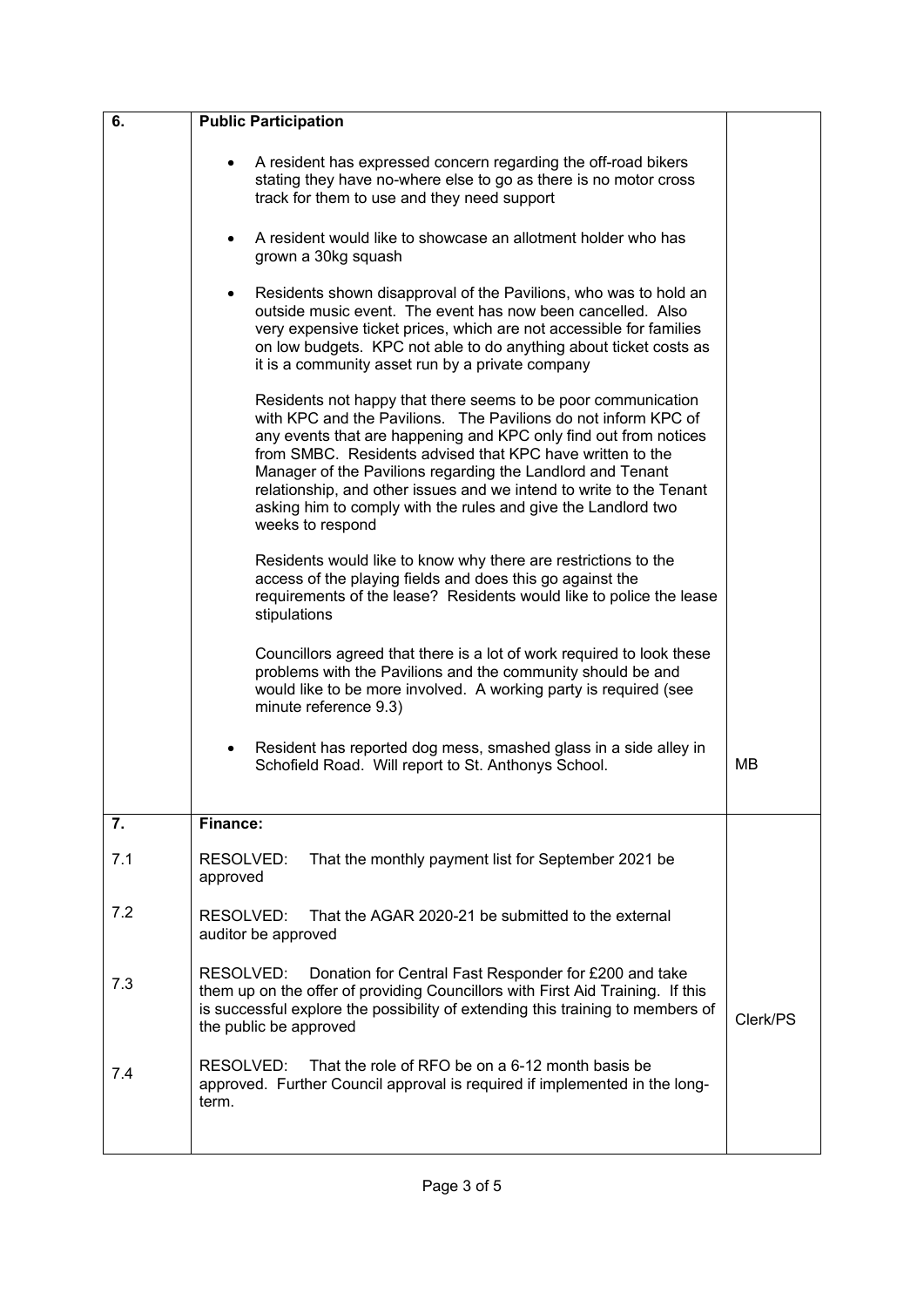| 7.5 | RESOLVED:<br>That the RaeRose invoice with VAT be approved                                                                                                                                                                                                                                     |              |
|-----|------------------------------------------------------------------------------------------------------------------------------------------------------------------------------------------------------------------------------------------------------------------------------------------------|--------------|
| 7.6 | RESOLVED:<br>That the Clerk to obtain quotes to repair the allotment drive<br>provided there is not a tree preservation order on the tree whose roots are<br>rising the drive be approved                                                                                                      | <b>Clerk</b> |
| 7.7 | RESOLVED:<br>That Direct Mail Co. selected out of four quotes provided to<br>deliver the Newsletter and printing costs be approved                                                                                                                                                             |              |
| 7.8 | RESOLVED:<br>That the Clerk to apply for bank/credit card with Unity Trust<br>Bank be approved                                                                                                                                                                                                 | Clerk        |
| 8.  | Resolved: that the minutes of the last Full Council meeting held on 8th July<br>2021 be approved and signed by the Chair as a correct record.                                                                                                                                                  |              |
| 9.  | Progress reports for information/action and make decisions as<br>appropriate                                                                                                                                                                                                                   |              |
| 9.1 | <b>Additions to Jubilee Gardens</b>                                                                                                                                                                                                                                                            |              |
|     | Chair read out a report from Cllr P Sultana with concerns about Kingshurst<br>Jubilee Gardens with liability, Health and Safety, Lease rules and<br>regulations, communication and control over new developments                                                                               |              |
|     | RESOLVED:<br>That discussions are required between KPC and the<br>management of the Jubilee Gardens and any changes and projects to be<br>agreed with KPC. Consideration of this matter to be deferred to the next<br>meeting of the Council                                                   | <b>Clerk</b> |
|     | RESOLVED:<br>That any new installations to the Jubilee Gardens such as<br>beehives and poly tunnel is given permission by KPC before installation.<br>Consideration of this matter to be deferred to the next meeting of the<br>Council.                                                       | <b>Clerk</b> |
| 9.2 | Remembrance Day                                                                                                                                                                                                                                                                                |              |
|     | RESOLVED:<br>That a new wreath to be purchased, Cllr J Kimberley to<br>carry the KPC Standard at the Remembrance Day service be approved                                                                                                                                                       | Clerk/<br>JK |
| 9.3 | Pavilions                                                                                                                                                                                                                                                                                      |              |
|     | RESOLVED:<br>That a working party to be set up with members of the<br>Bowling and Football Clubs, Councillors and a member of the Pavilions' be<br>approved.                                                                                                                                   | <b>Clerk</b> |
|     | RESOLVED:<br>That we write to the tenant of 'The Pavilions' reminding him<br>of his responsibilities to local residents and the Kingshurst community, and<br>offer to co-operate with him in organising events and activities for<br>Kingshurst residents and their families (copy available). | <b>Clerk</b> |
| 9.4 | <b>Residents Survey Results</b>                                                                                                                                                                                                                                                                |              |
|     | That the results to be publicised in the next newsletter be<br>RESOLVED:<br>approved and Councillors will report improvements required by residents to<br>the relevant teams at SMBC.                                                                                                          | DC/MB        |